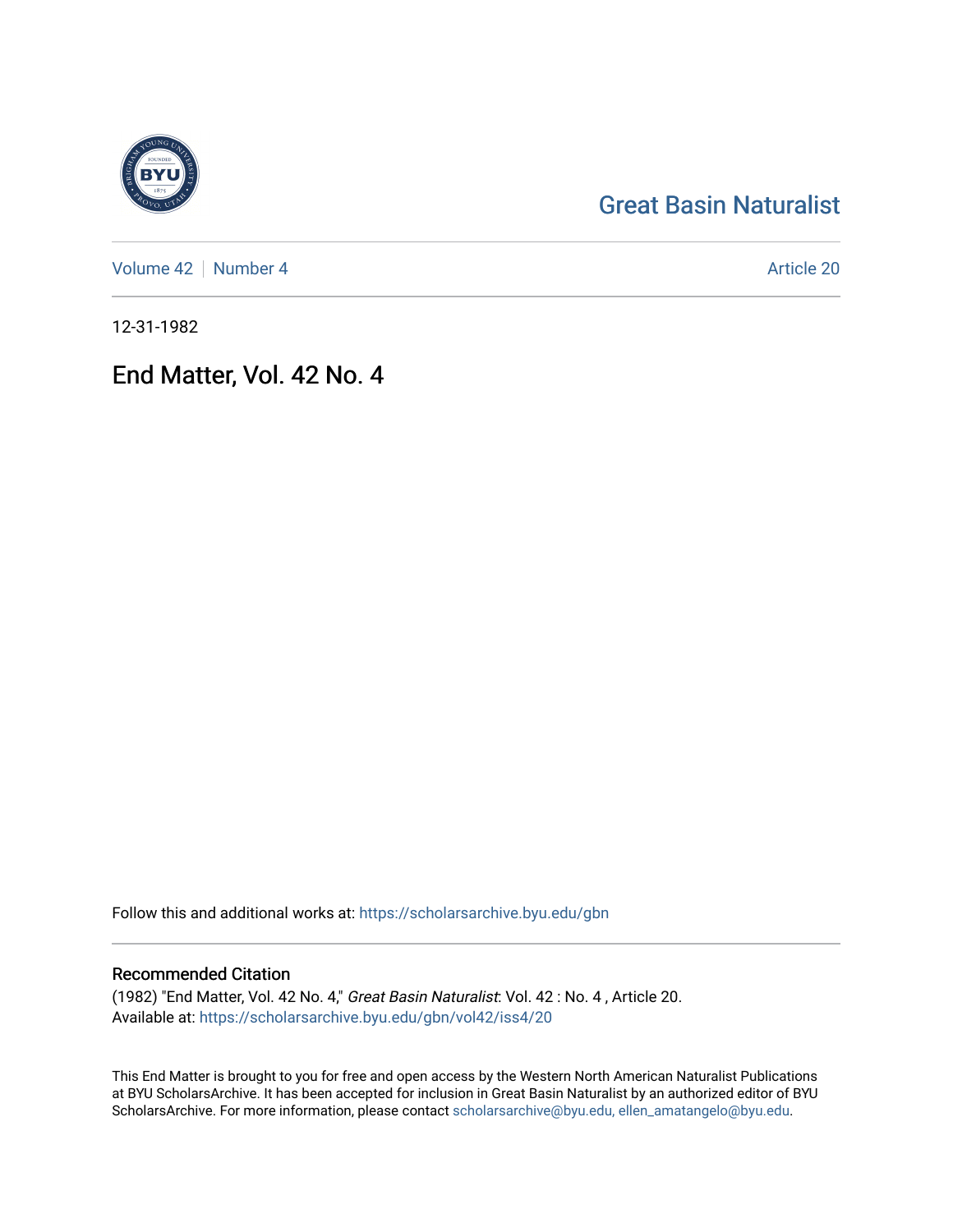#### NOTICE TO CONTRIBUTORS

Manuscripts intended for publication in the Great Basin Naturalist or Great Basin Naturalist Memoirs must meet the criteria outlined in paragraph one on the inside front cover. They should be directed to Brigham Young University, Stephen L. Wood, Editor, Great Basin Naturalist, 290 Life Science Museum, Provo, Utah 84602. Three copies of the manuscript are reralist 290 Life Scheme Museum, Provide Science Museum, Provided. They should be typewritten, double spaced throughout on one side of the paper, with margins of at least one inch on all sides. Use a recent issue of either journal as a format, and<br>the Council of Biology Editors Style Manual, Fourth Edition (AIBS 1978) in preparing the manuscript. An abstract, about 3 percent as long as the text, but not exceeding 200 words, written in accordance with *Biological Abstracts* guidelines, should precede the introductory paragraph of each article.

All manuscripts receive a critical peer review by specialists in the subject area of the manuscript under consideration. Authors may recommend one or two reviewers for their article.

Accepted manuscripts less than 100 printed pages in length will automatically be assigned to the Great Basin Naturalist. Those larger than <sup>100</sup> printed pages will be considered for the Memoirs series.

Illustrations and Tables. All illustrations and tables should be made with a view toward having them appear within the limits of the printed page. The original illustrations or glossy photoprints of them should accompany the manuscript. Illustrations should be prepared for reduction by the printer to either single-column  $(2\frac{5}{8}$  inches) or double-column  $(5\frac{1}{2})$  inches) width, with the length not exceeding  $7\frac{1}{2}$  inches.

Costs Borne by Contributor. Contributors to the Great Basin Naturalist should be prepared to donate from \$10 to \$40 per printed page toward publication of their article (in addition to to bonate from the state from the Great Basin publication of the expected page to the author at cost. Authors publishing in the Great Basin Naturalist Memoirs may be expected to contribute \$40 per printed page in addition to the cost of the printed copies they purchase. No re- prints are furnished free of charge.

## Reprint Schedule for the Great Basin Naturalist

<sup>100</sup> copies, minimum cost for <sup>2</sup> pages, \$26. Each additional 2 pages, \$6. Each additional 100 copies, \$4 for each <sup>2</sup> pages. Examples: 300 copies of 10 pages =  $$82$ ; 200 copies of 13 pages =  $$86$ .

### Great Basin Naturalist Memoirs

No. 1 The birds of Utah. By C. L. Hayward, C. Cottam, A. M. Woodbury, H. H. Frost. \$10.

- No. 2 Intermountain biogeography: a symposium. By K. T. Harper, J. L. Reveal et al. \$15. No. 3 The endangered species: a symposium. \$6.
- 
- No. <sup>4</sup> Soil-plant-animal relationships bearing on revegetation and land reclamation in Nevada deserts. \$6.
- No. 5 Utah Lake monograph. \$8.
- No. 6 The bark and ambrosia beetles of North and Central America (Coleoptera: Scolytidae), a taxonomic monograph. \$60.